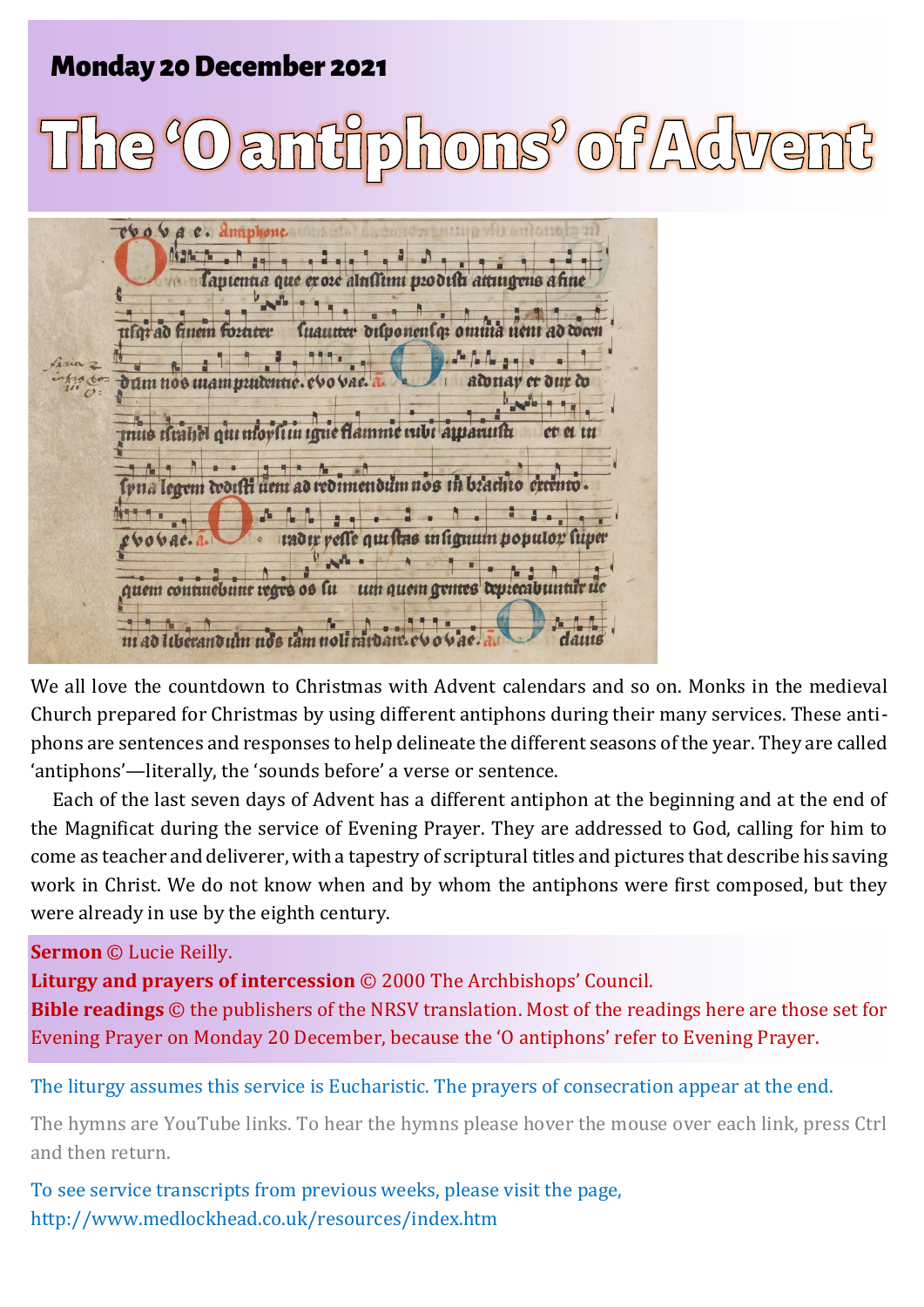# **Introduction and welcome**

HYMN 1 **[O come, O come Emmanuel](https://www.youtube.com/watch?v=DPHh3nMMu-I)** (please click on this link to hear the hymn)

# **The Welcome**

In the name of the Father, and of the Son, and of the Holy Spirit

All **Amen.**

The Lord be with you

All **And also with you.**

# **The Preparation**

All **Almighty God,**

**to whom all hearts are open, all desires known, and from whom no secrets are hidden: cleanse the thoughts of our hearts by the inspiration of your Holy Spirit, that we may perfectly love you, and worthily magnify your holy name; through Christ our Lord. Amen.**

Our Lord Jesus Christ said:

The first commandment is this: 'Hear, O Israel, the Lord our God is the only Lord. You shall love the Lord your God with all your heart, with all your soul, with all your mind, and with all your strength.'

And the second is this: 'Love your neighbour as yourself.' There is no other commandment greater than these. On these two commandments hang all the law and the prophets.

## All **Amen. Lord, have mercy.**

When the Lord comes he will bring to light things now hidden in darkness and will disclose the purposes of the heart. Therefore, in the light of Christ, let us confess our sins in penitence and faith, firmly resolved to keep God's commandments and to live in love and peace with all.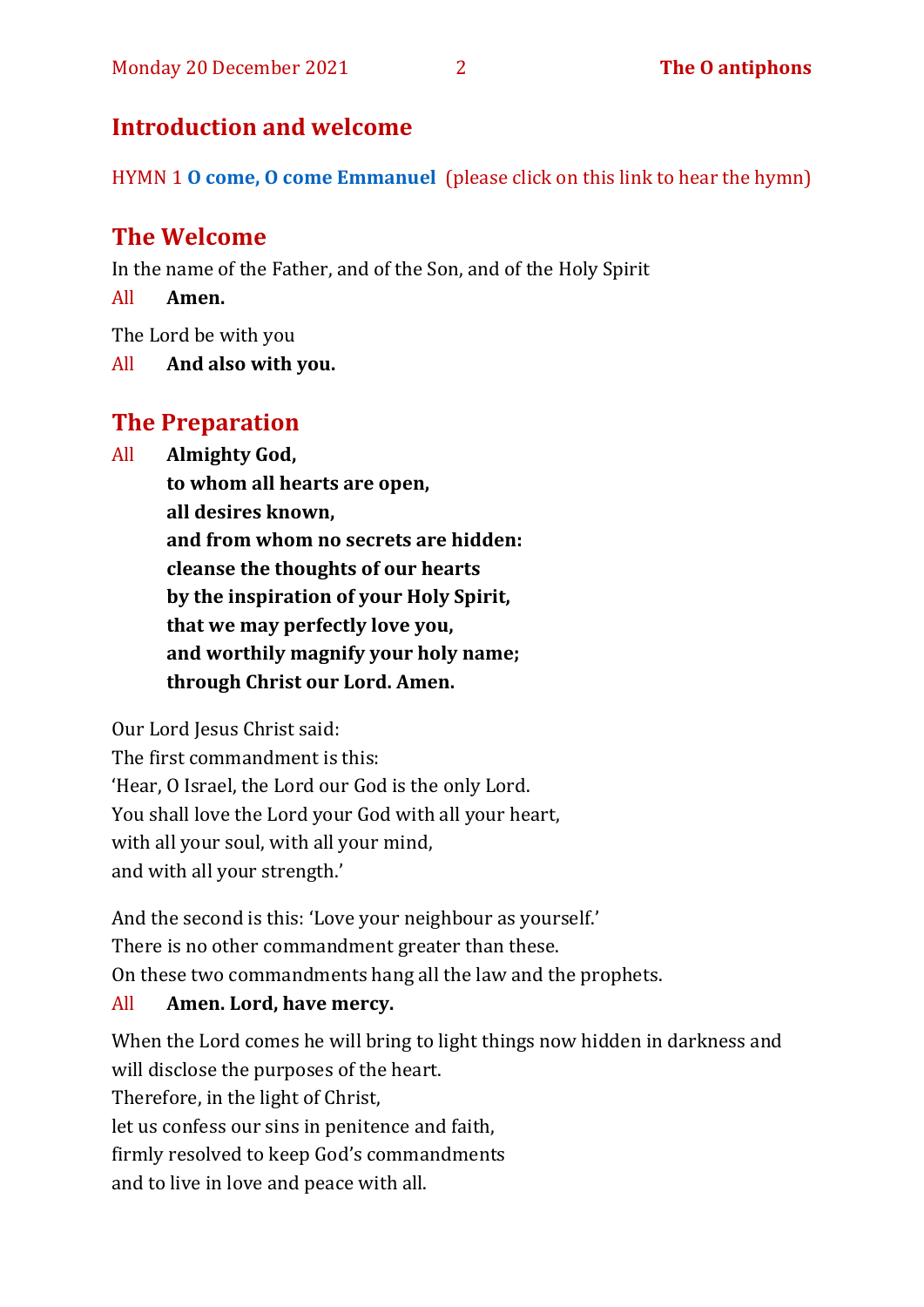All **Almighty God, our heavenly Father, we have sinned against you and against our neighbour in thought and word and deed, through negligence, through weakness, through our own deliberate fault. We are truly sorry and repent of all our sins. For the sake of your Son Jesus Christ, who died for us, forgive us all that is past and grant that we may serve you in newness of life to the glory of your name. Amen.**

Almighty God,

who forgives all who truly repent, have mercy upon you, pardon and deliver you from all your sins, confirm and strengthen you in all goodness, and keep you in life eternal; through Jesus Christ our Lord. All **Amen.**

# **The Gloria**

This Gloria is sung to the tune of 'Cwm Rhondda'. Click **[here](https://www.youtube.com/watch?v=l71MLQ22dIk)** for the tune.

All **Glory be to God in Heaven, Songs of joy and peace we bring, Thankful hearts and voices raising, To creation's Lord we sing. Lord we thank you, Lord we praise you, Glory be to God our King: Glory be to God our King. Lamb of God, who on our shoulders,**

**Bore the load of this world's sin; Only Son of God the Father, You have brought us peace within. Lord, have mercy, Christ have mercy,**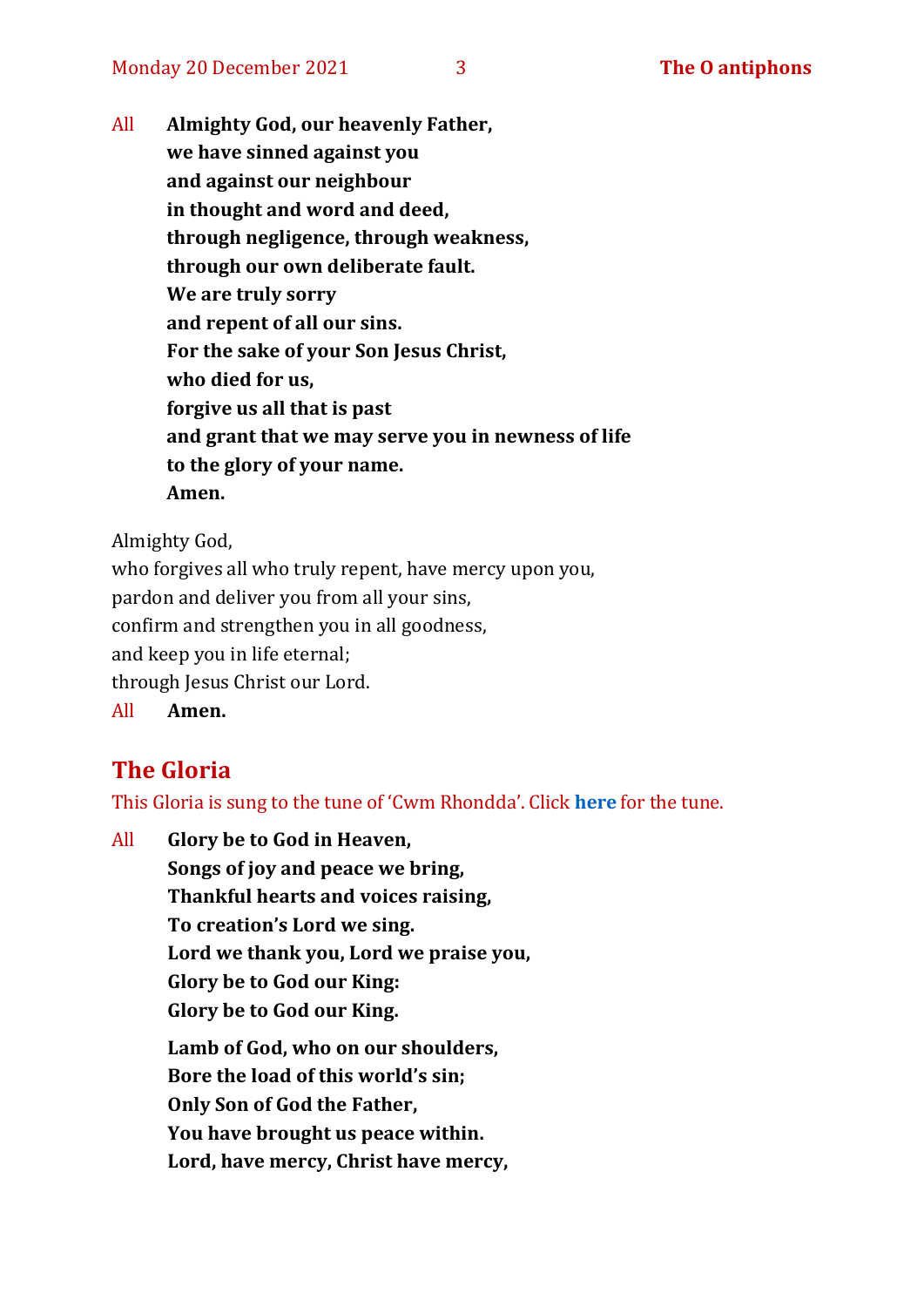**Now your glorious reign begin: Now your glorious reign begin.**

**You O Son of God are Holy, You we praise with one accord. None in heav'n or earth is like you, Only you are Christ the Lord. With the Father and the Spirit, Ever worshipped and adored: Ever worshipped and adored.**

# **The Collect for Advent**

Almighty God, give us grace to cast away the works of darkness and to put on the armour of light, now in the time of this mortal life, in which your Son Jesus Christ came to us in great humility; that on the last day, when he shall come again in his glorious majesty to judge the living and the dead, we may rise to the life immortal; through him who is alive and reigns with you, in the unity of the Holy Spirit, one God, now and for ever.

All **Amen.**

# **Psalm**

<sup>1</sup>Answer me when I call, O God of my right! You gave me room when I was in distress. Be gracious to me, and hear my prayer.

<sup>2</sup>How long, you people, shall my honour suffer shame? How long will you love vain words, and seek after lies? <sup>3</sup> But know that the Lord has set apart the faithful for himself; the Lord hears when I call to him.

<sup>4</sup>When you are disturbed, do not sin; ponder it on your beds, and be silent.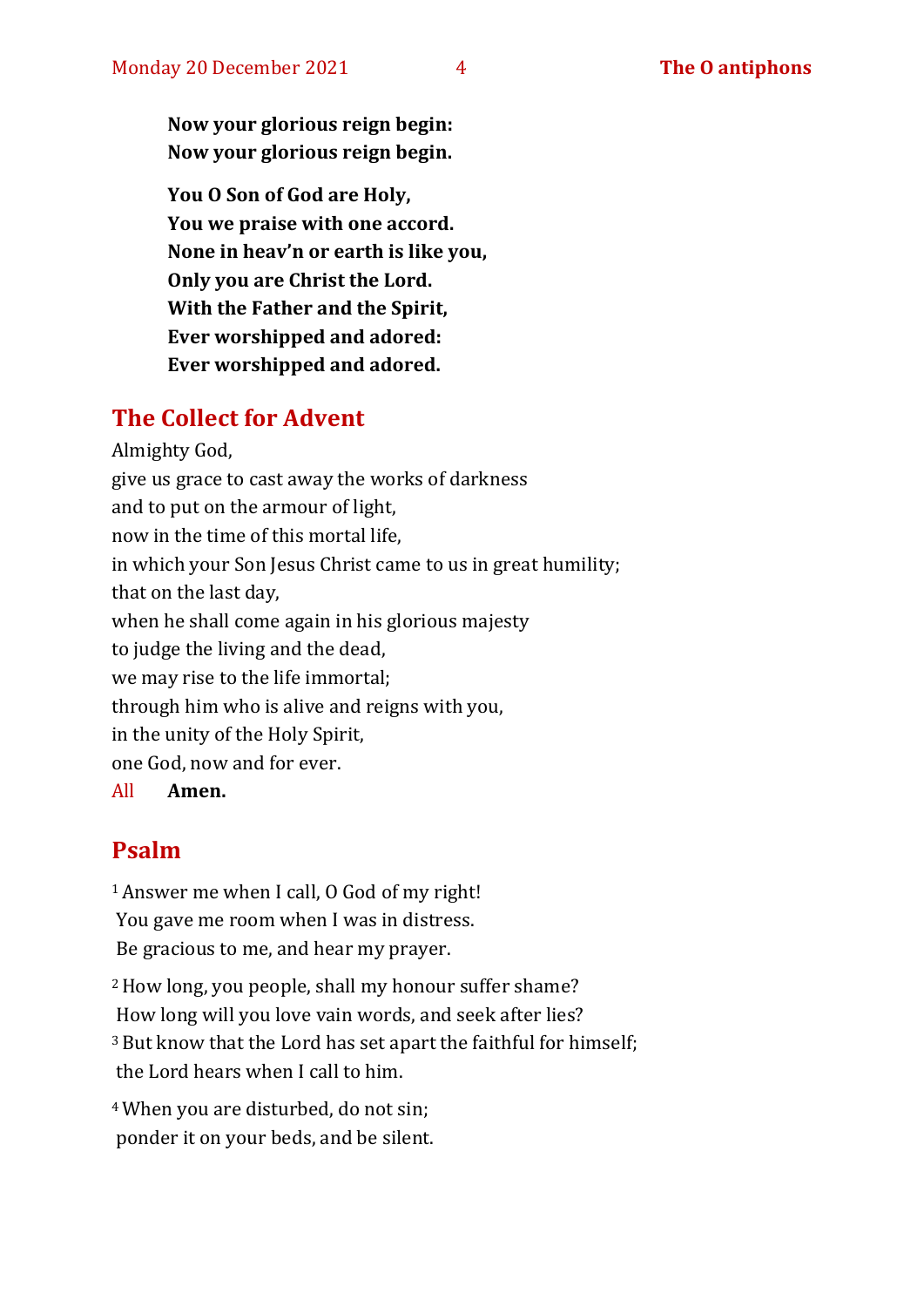<sup>5</sup>Offer right sacrifices, and put your trust in the Lord. <sup>6</sup>There are many who say, 'O that we might see some good! Let the light of your face shine on us, O Lord!' <sup>7</sup> You have put gladness in my heart more than when their grain and wine abound.

<sup>8</sup> I will both lie down and sleep in peace; for you alone, O Lord, make me lie down in safety. *Psalm 4*

All **Glory to the Father, and to the Son and to the Holy Spirit; As it was in the beginning, is now and ever shall be for ever. Amen**

#### **First reading** (part of the reading for Evening Prayer on Monday 20 December)

A reading from the book of the Prophet Isaiah

Awake, awake,

put on your strength, O Zion! Put on your beautiful garments, O Jerusalem, the holy city; for the uncircumcised and the unclean shall enter you no more. Shake yourself from the dust, rise up, O captive Jerusalem; loose the bonds from your neck, O captive daughter Zion!

For thus says the Lord: You were sold for nothing, and you shall be redeemed without money. For thus says the Lord God: Long ago, my people went down into Egypt to reside there as aliens; the Assyrian, too, has oppressed them without cause. Now therefore, what am I doing here, says the Lord, seeing that my people are taken away without cause? Their rulers howl, says the Lord, and continually, all day long, my name is despised. Therefore my people shall know my name; therefore on that day they shall know that it is I who speak; here am I.

How beautiful upon the mountains

are the feet of the messenger who announces peace,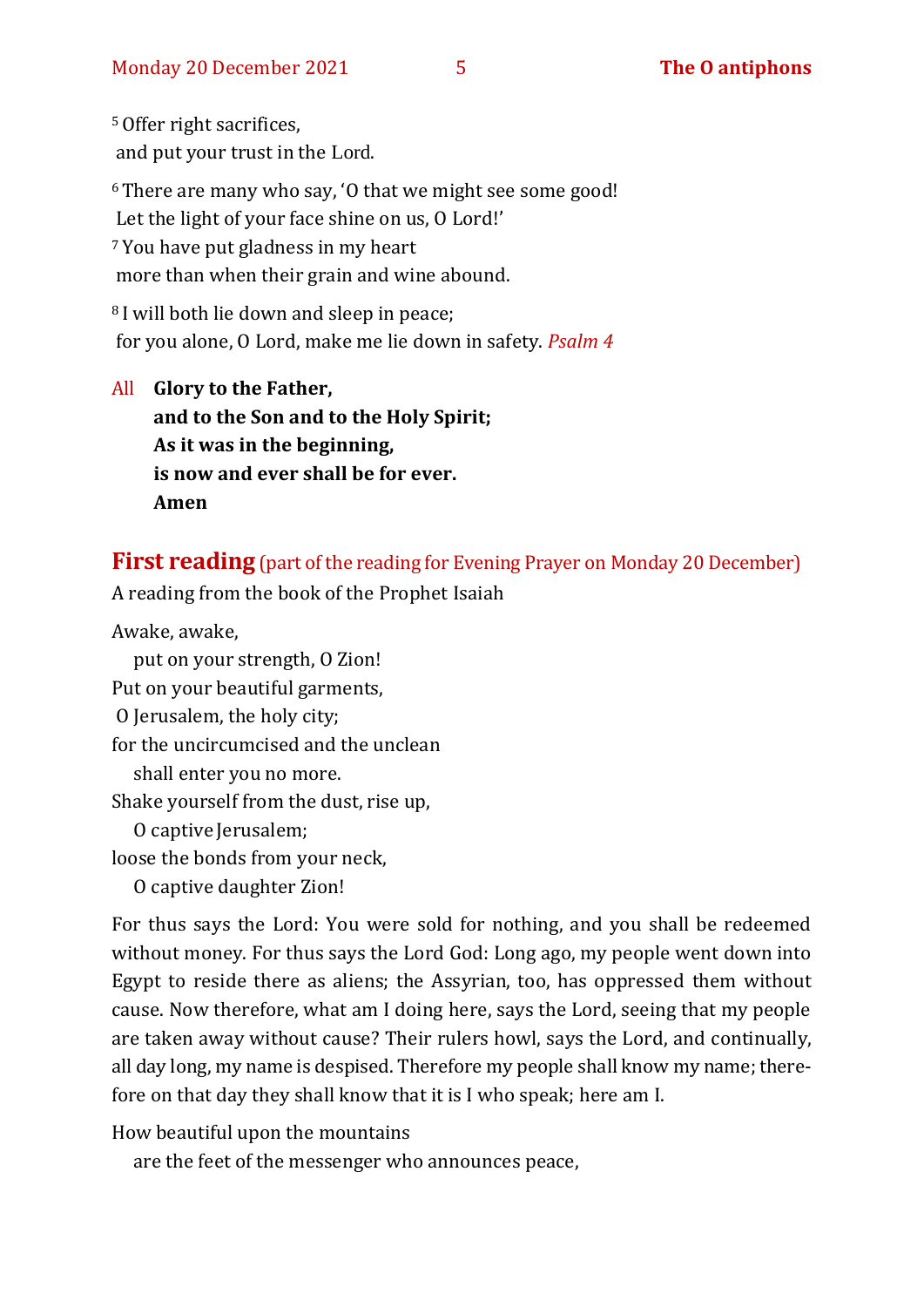who brings good news, who announces salvation, who says to Zion, 'Your God reigns.' Listen! Your sentinels lift up their voices, together they sing for joy; for in plain sight they see the return of the Lord to Zion. Break forth together into singing, you ruins of Jerusalem; for the Lord has comforted his people, he has redeemed Jerusalem. The Lord has bared his holy arm before the eyes of all the nations; and all the ends of the earth shall see the salvation of our God. Depart, depart, go out from there! Touch no unclean thing; go out from the midst of it, purify yourselves, you who carry the vessels of the Lord. For you shall not go out in haste, and you shall not go in flight; for the Lord will go before you, and the God of Israel will be your rear-guard. *Isaiah 51:1–12*

This is the Word of the Lord

All **Thanks be to God.**

#### **Second reading** (Evening Prayer on Monday 20 December)

A reading from the Second Letter of St Peter

Peter, an apostle of Jesus Christ:

To the exiles of the Dispersion in Pontus, Galatia, Cappadocia, Asia, and Bithynia, who have been chosen and destined by God the Father and sanctified by the Spirit to be obedient to Jesus Christ and to be sprinkled with his blood: may grace and peace be yours in abundance.

Blessed be the God and Father of our Lord Jesus Christ! By his great mercy he has given us a new birth into a living hope through the resurrection of Jesus Christ from the dead, and into an inheritance that is imperishable, undefiled, and unfading, kept in heaven for you, who are being protected by the power of God through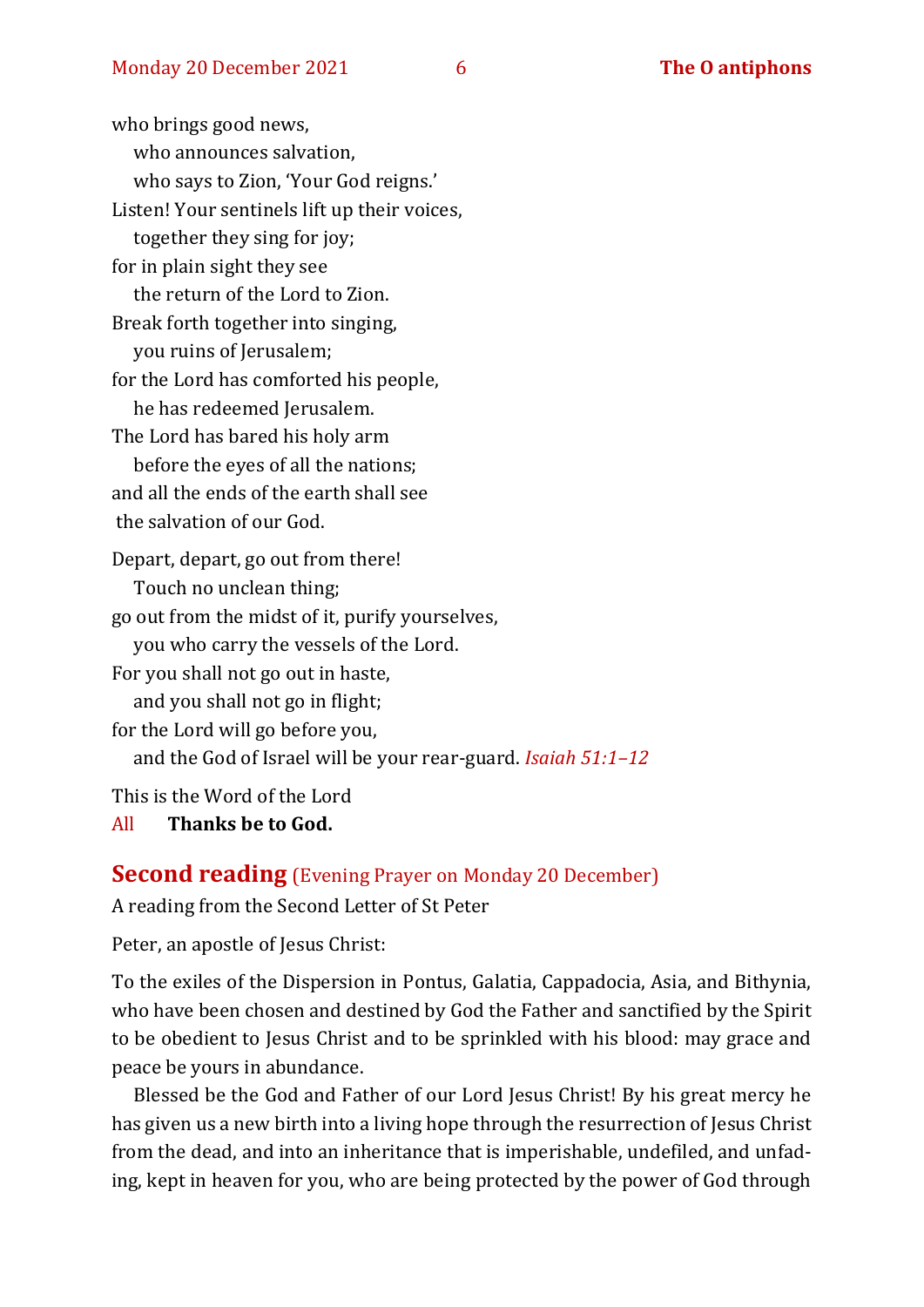faith for a salvation ready to be revealed in the last time. In this you rejoice, even if now for a little while you have had to suffer various trials, so that the genuineness of your faith—being more precious than gold that, though perishable, is tested by fire—may be found to result in praise and glory and honour when Jesus Christ is revealed. Although you have not seen him, you love him; and even though you do not see him now, you believe in him and rejoice with an indescribable and glorious joy, for you are receiving the outcome of your faith, the salvation of your souls.

Concerning this salvation, the prophets who prophesied of the grace that was to be yours made careful search and inquiry, inquiring about the person or time that the Spirit of Christ within them indicated, when it testified in advance to the sufferings destined for Christ and the subsequent glory. It was revealed to them that they were serving not themselves but you, in regard to the things that have now been announced to you through those who brought you good news by the Holy Spirit sent from heaven—things into which angels long to look!

Therefore prepare your minds for action; discipline yourselves; set all your hope on the grace that Jesus Christ will bring you when he is revealed. Like obedient children, do not be conformed to the desires that you formerly had in ignorance.Instead, as he who called you is holy, be holy yourselves in all your conduct. *1 Peter 1:1–15*

This is the Word of the Lord All **Thanks be to God.**

HYMN 2 **[Longing for light, we wait](https://youtu.be/ZJq3bhdgQoc)** (click on this link to hear the hymn)

#### **Gospel reading** (Eucharist on Monday 20 December)

Hear the Gospel of our Lord Jesus Christ according to Luke

#### All **Glory to you O Lord.**

In the sixth month the angel Gabriel was sent by God to a town in Galilee called Nazareth,to a virgin engaged to a man whose name was Joseph, of the house of David. The virgin's name was Mary.

And he came to her and said, 'Greetings, favoured one! The Lord is with you.'But she was much perplexed by his words and pondered what sort of greeting this might be. The angel said to her, 'Do not be afraid, Mary, for you have found favour with God. And now, you will conceive in your womb and bear a son, and you will name him Jesus. He will be great, and will be called the Son of the Most High, and the Lord God will give to him the throne of his ancestor David. He will reign over the house of Jacob for ever, and of his kingdom there will be no end.'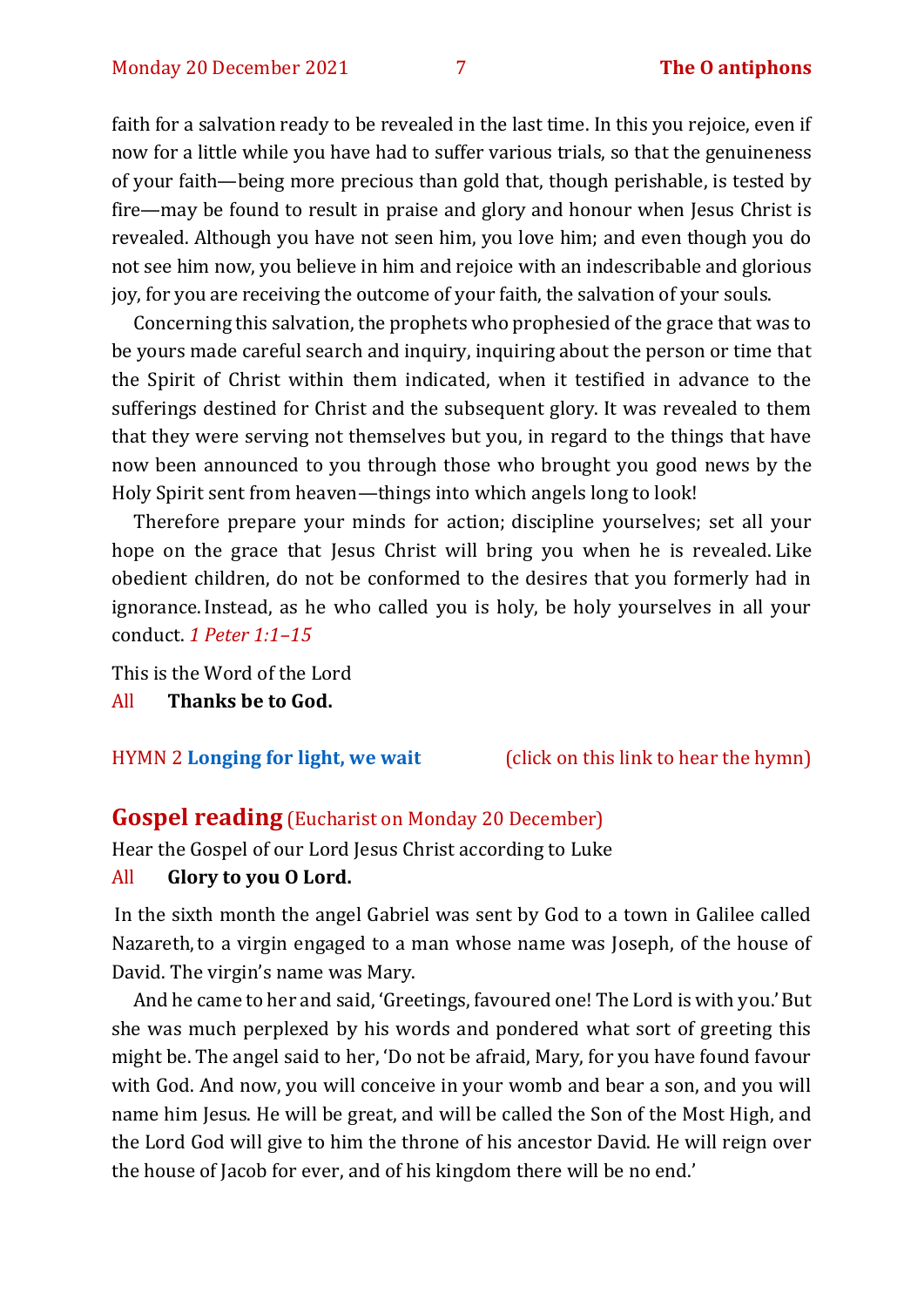Mary said to the angel, 'How can this be, since I am a virgin?'

The angel said to her, 'The Holy Spirit will come upon you, and the power of the Most High will overshadow you; therefore the child to be born will be holy; he will be called Son of God. And now, your relative Elizabeth in her old age has also conceived a son; and this is the sixth month for her who was said to be barren. For nothing will be impossible with God.'

Then Mary said, 'Here am I, the servant of the Lord; let it be with me according to your word.' Then the angel departed from her. *Luke 1:26–38*

This is the Gospel of the Lord

All **Praise to you O Christ.** 

#### **Sermon**

It's certainly worth preparing for Christmas. Christmas is a principal festival of the Church alongside Maundy Thursday, Good Friday; and Easter; Epiphany, Ash Wednesday and Whit; and All Saints. There is no Gospel without the Incarnation. To borrow a phrase from St Paul, 'If Christ is not God-made-flesh, then we are of all men most to be pitied.'

But, as a Christian. it's increasingly hard to appreciate Christmas. Far more than Good Friday and Easter, Christmas has been colonised by secular society. Remembering Jesus at Christmas requires me to set aside focused time, but most of my focused time is spent gift-buying and event-planning. I forget who and what I'm celebrating.

The church has traditionally set aside time to prepare herself for Christmas with the season of Advent. In the month leading up to Christmas, Advent invites us to reimagine what life was like before Christ. During this season, we remember the timing of Jesus' First Coming, how only after a long darkness did God send a Saviour. In that remembering, we recognise our need for Jesus' Second and Final Coming.

Over the years, the church has creatively engaged in all kinds of ritual to drive home the truth of Christmas in the heart of the faithful, from midnight mass to candlelight services. One of the oldest Christmas liturgies is the [O Antiphons.](https://en.wikipedia.org/wiki/O_Antiphons)

The O Antiphons are a series of seven short sentences (antiphons) that are recited or chanted during Evening Prayer in the days leading up to Christmas.

They are familiar to most of us as paraphrased in the great Advent hymn 'O Come, O Come, Emmanuel,' but they have been in use in the church since at least the eight century. The O Antiphons direct our attention to the promised Messiah and build our expectation for his coming.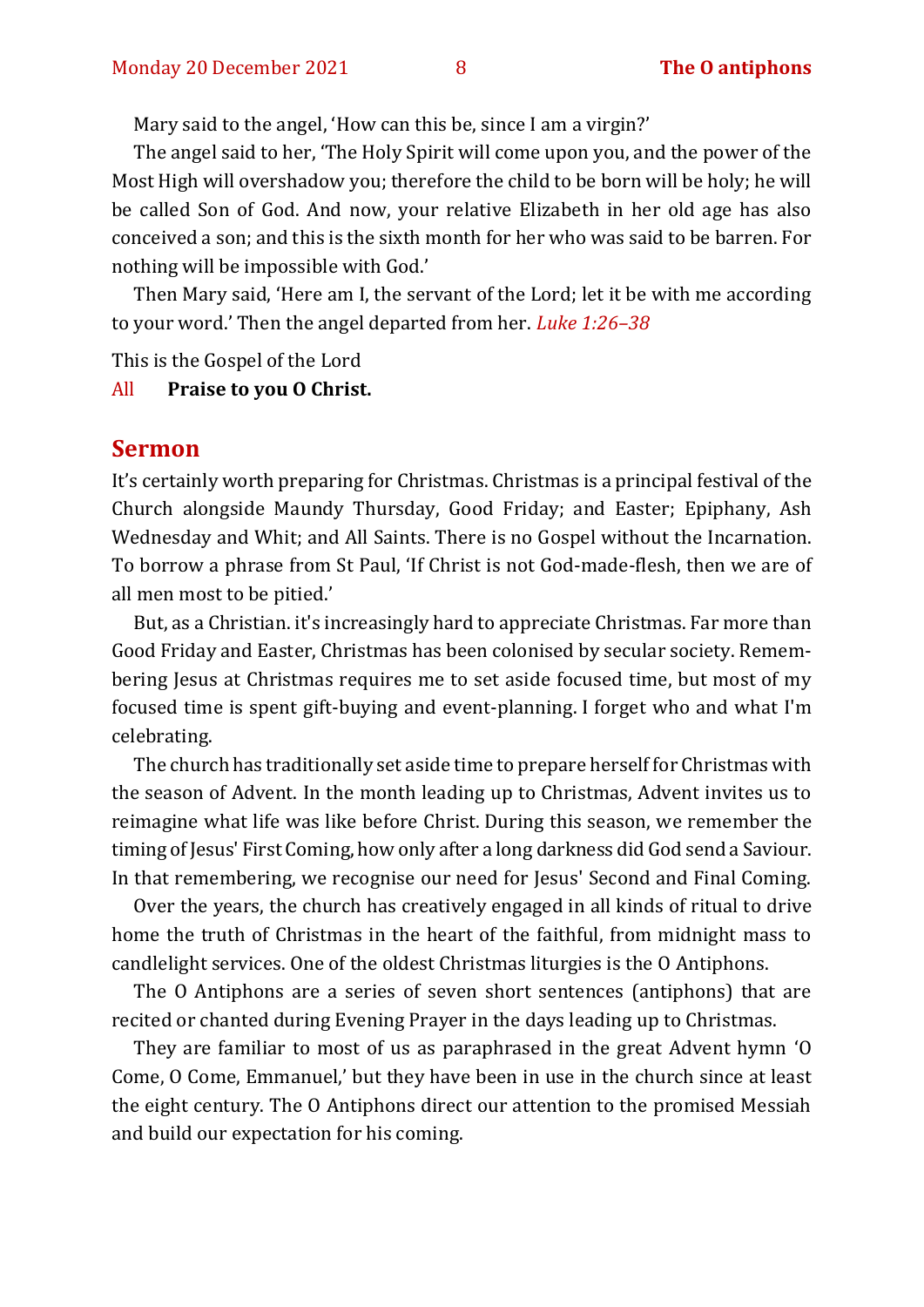There is an interesting fun fact associated with the O Antiphons. The first letters of each of the titles, when followed from last to first—Emmanuel, Rex, Oriens, Clavis, Radix, Adonai and Sapientia—spell the Latin words *ero cras*. This short phrase means, 'Tomorrow, I will come.'

Christ has promised to come to us and to be for us all that we need. In Advent, we wait for him, look for him, expect him. We are invited to pray our expectation and our faith in him because God has not only promised to come to us but has come to us.

Below in our prayer for intercessions are the O Antiphons. As you pray each night of this holy season of Advent, here are some questions to reflect upon:

How do you desire Jesus to come to you now, in this season of your life?

Which name or title reflects your current desire or need?

How have you experienced Jesus as Emmanuel, 'God with us'?

Has Jesus been for you Clavis, a 'key,' or Oriens, 'the rising dawn' or 'morning star,' shedding light on your path?

When has Jesus been for you Sapientia, 'wisdom' from on high, teaching you the way to true, authentic life?

How do you put your trust in Jesus as Adonai, 'Lord' and as Rex Gentium, 'King of the Nations'?

How are you 'rooted' (Radix Jesse) in Jesus and where are signs of new life springing forth in your life?

I encourage everyone to adopt this ancient tradition and pray these antiphons on the seven nights before Christmas Eve to help you welcome the new-born King. Amen.

## **The Creed**

Do you believe and trust in God the Father, the source of all being and life, the one for whom we exist?

#### All **We believe and trust in him.**

Do you believe and trust in God the Son, who took our human nature, died for us and rose again?

#### All **We believe and trust in him.**

Do you believe and trust in God the Holy Spirit, who gives life to the people of God and makes Christ known in the world?

All **We believe and trust in him.**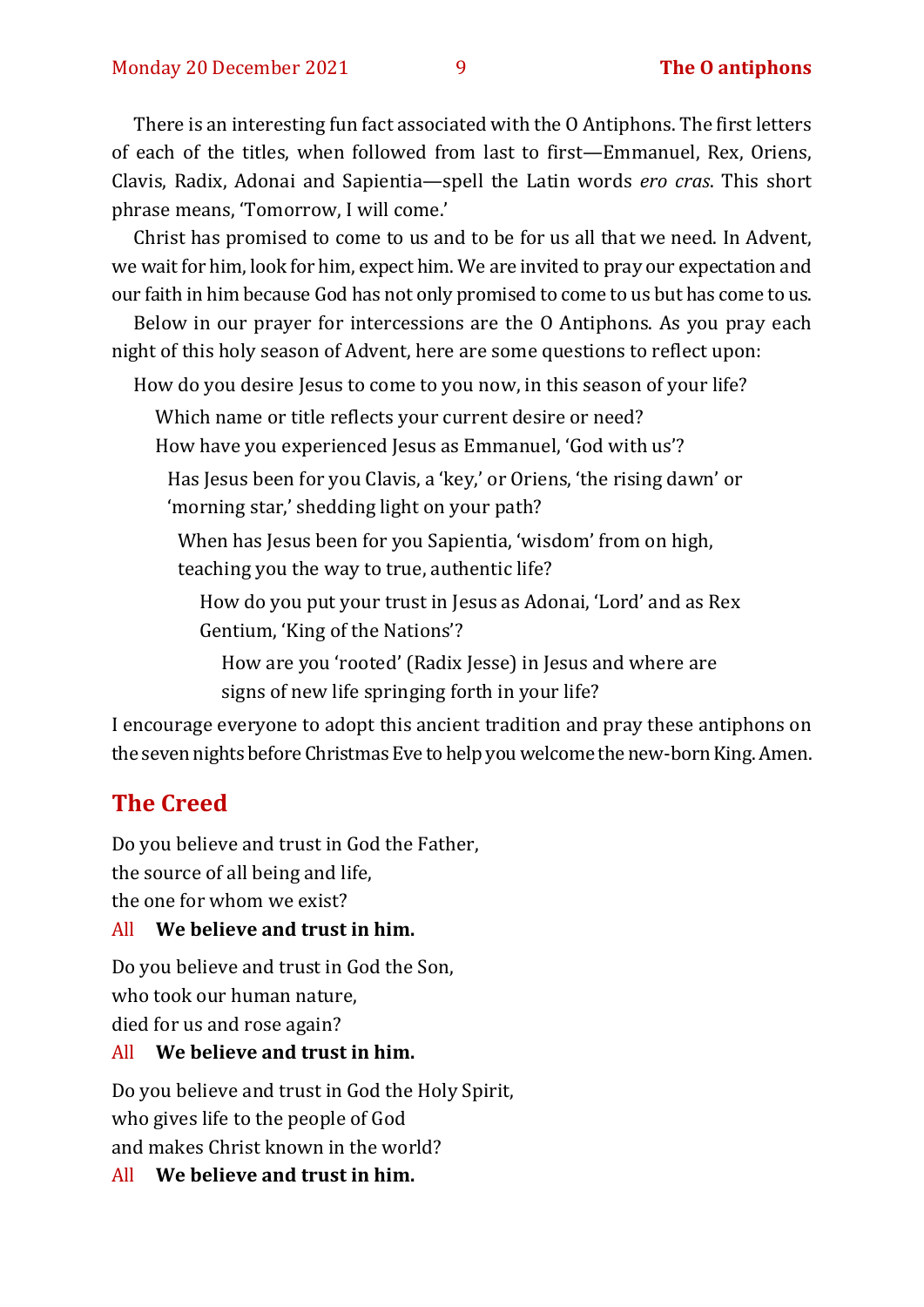This is the faith of the Church.

All **This is our faith. We believe and trust in one God, Father, Son and Holy Spirit. Amen.**

#### **Prayers of intercession**

**17 December—O Sapientia** ('O Wisdom, teacher') O Wisdom, coming forth from the mouth of the Most High, reaching from one end to the other mightily, and sweetly ordering all things: Come and teach us the way of prudence. *Cf. Ecclesiasticus 24:3; Wisdom 8:1*

#### **18 December—O Adonai** (O deliverer')

O Adonai, and leader of the House of Israel, who appeared to Moses in the fire of the burning bush and gave him the law on Sinai: Come and redeem us with an outstretched arm. *cf. Exodus 3:2; 24:12*

#### **19 December—O Radix Jesse** ('O root of Jesse')

O Root of Jesse, standing as a sign among the peoples; before you kings will shut their mouths, to you the nations will make their prayer: Come and deliver us, and delay no longer. *cf. Isaiah 11:10; 45:14; 52:15; Romans 15:12*

#### **20 December—O Clavis David** ('O key of David')

O Key of David and sceptre of the House of Israel; you open and no one can shut; you shut and no one can open: Come and lead the prisoners from the prison house, those who dwell in darkness and the shadow of death. *cf. Isaiah 22:22; 42:7*

#### **21 December—O Oriens** ('O morning star')

O Morning Star, splendour of light eternal and sun of righteousness: Come and enlighten those who dwell in darkness and the shadow of death. *cf. Malachi 4:2*

#### **22 December—O Rex Gentium** ('O King of the Nations')

O King of the nations, and their desire, the cornerstone making both one:

Come and save the human race,

which you fashioned from clay. *cf. Isaiah 28:16; Ephesians 2:14*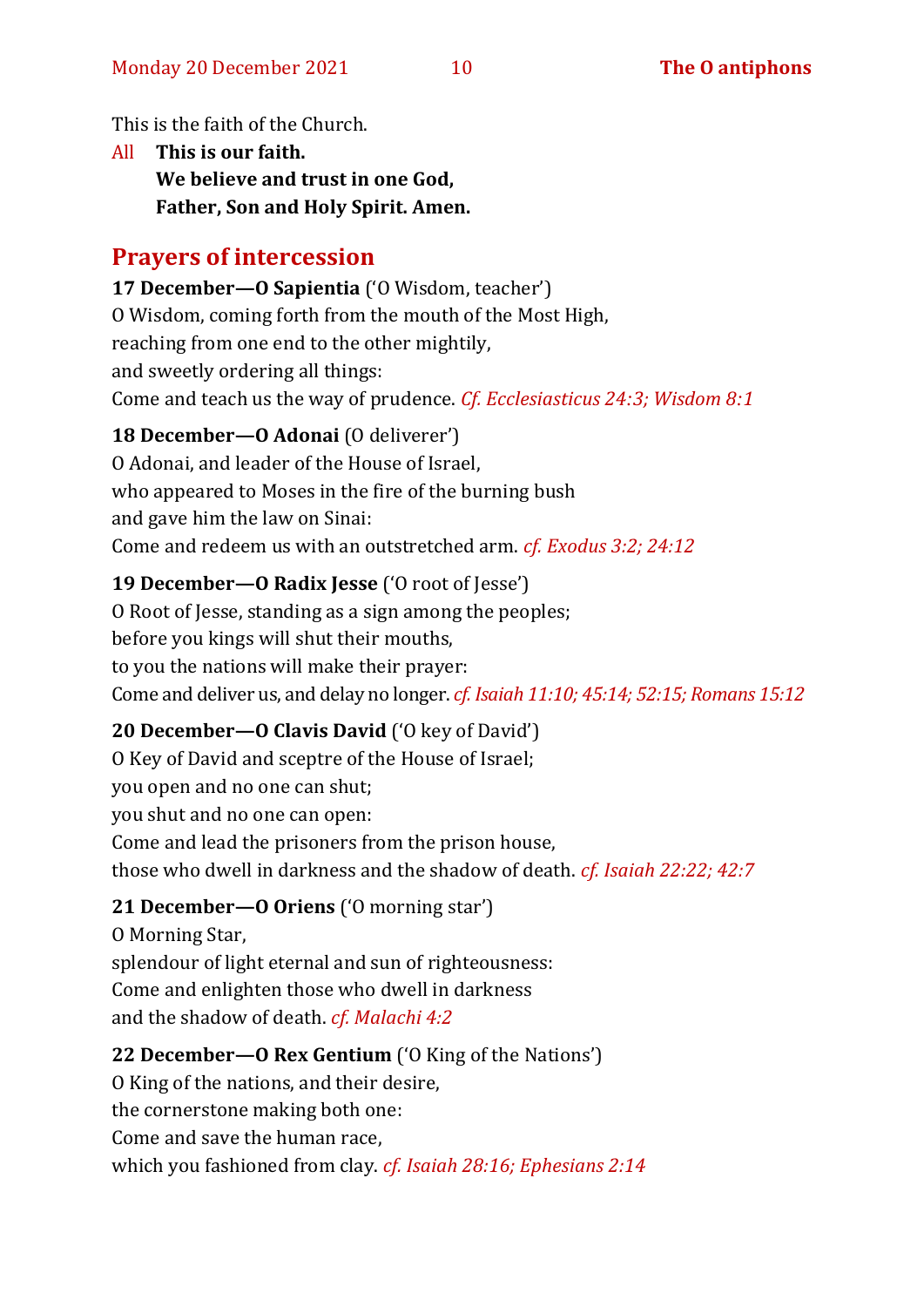**23 December – O Emmanuel** ('O Emmanuel') O Emmanuel, our King and our lawgiver, the hope of the nations and their Saviour: Come and save us, O Lord our God. *cf. Isaiah 7:14*

Merciful Father,

All **accept these prayers for the sake of your Son, our Saviour Jesus Christ. Amen.**

#### **The peace**

May the God of peace make you completely holy, ready for the coming of our Lord Jesus Christ

The peace of the Lord be always with you,

All **And also with you.**

HYMN 3 **[Jesus, name above all names](https://www.youtube.com/watch?v=JEBAHFFJdW8)** (click on this link to hear the hymn)

The liturgy of the Communion Service appears below

# The Dismissal

May God the Father, judge all-merciful, make us worthy of a place in his kingdom.

May God the Son, coming among us in power, reveal in our midst the promise of his glory.

May God the Holy Spirit make us steadfast in faith, joyful in hope and constant in love

And the blessing of God the Almighty: Father, Son, and Holy Spirit, be with you now and remain with you always. All **Amen.**

HYMN 4 **[Infant holy, infant lowly](https://www.youtube.com/watch?v=gwWXOrqxT00)** (please click on this link to hear the hymn)

Go in peace to love and serve the Lord.

All **In the name of Christ. Amen.**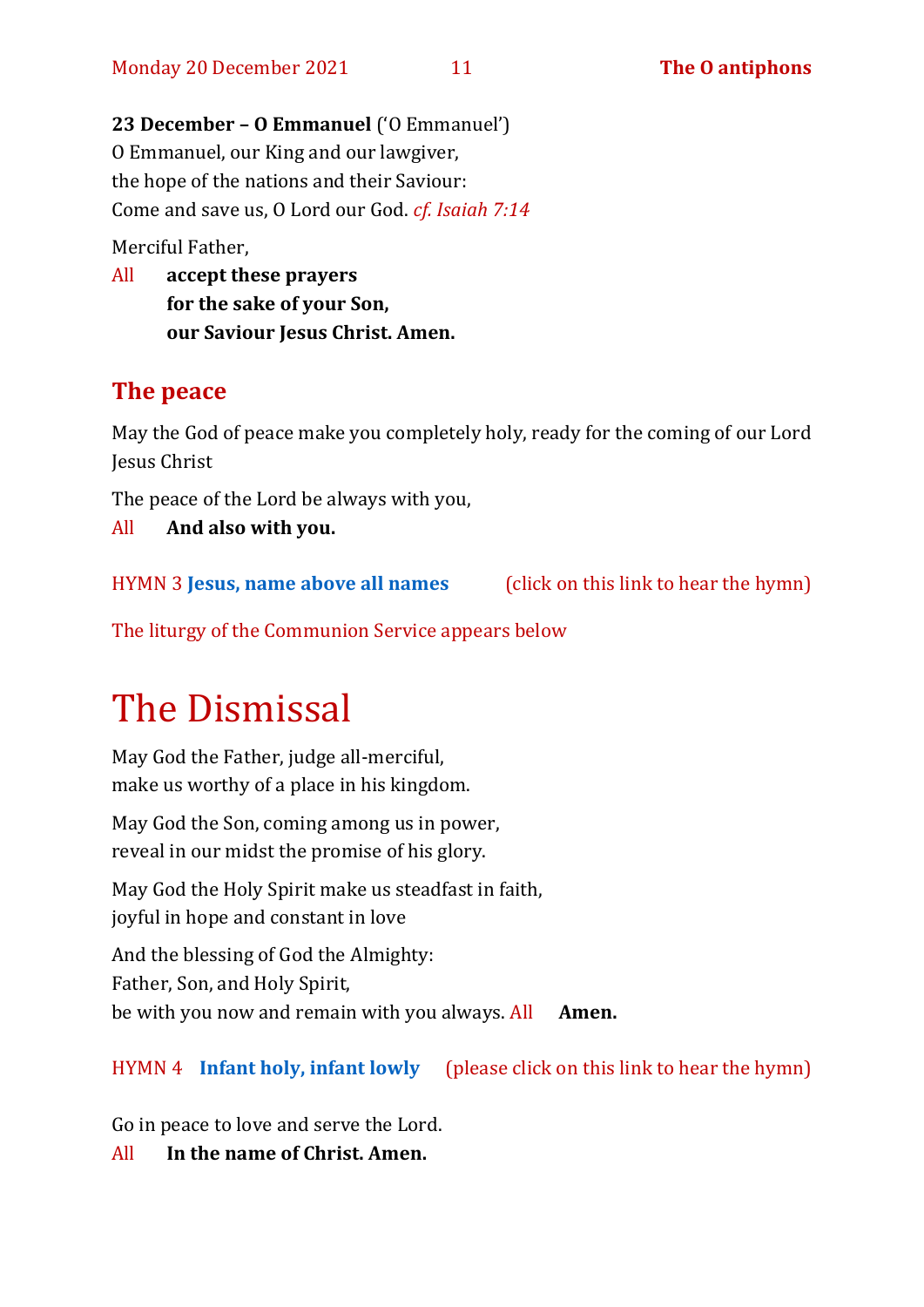# The Liturgy of the Sacrament

# **Eucharistic Prayer (prayer E)**

The Lord be with you

# All **and also with you.**

Lift up your hearts.

## All **We lift them to the Lord.**

Let us give thanks to the Lord our God.

## All **It is right to give thanks and praise.**

It is indeed right, our duty and our joy, always and everywhere to give you thanks, holy Father, almighty and eternal God, through Jesus Christ our Lord. And now we give thanks, most gracious God, surrounded by a great cloud of witnesses and glorified in the assembly of your saints. The glorious company of apostles praise you. The noble fellowship of prophets praise you. The white-robed army of martyrs praise you. We, your holy Church, acclaim you. In communion with angels and archangels, and with all who served you on earth and worship you now in heaven, we raise our voice to proclaim your glory, for ever praising you and saying:

All **Holy, holy, holy Lord, God of power and might, heaven and earth are full of your glory. Hosanna in the highest. Blessed is he who comes in the name of the Lord. Hosanna in the highest.**

We praise and bless you, loving Father, through Jesus Christ, our Lord; and as we obey his command, send your Holy Spirit, that broken bread and wine outpoured may be for us the body and blood of your dear Son.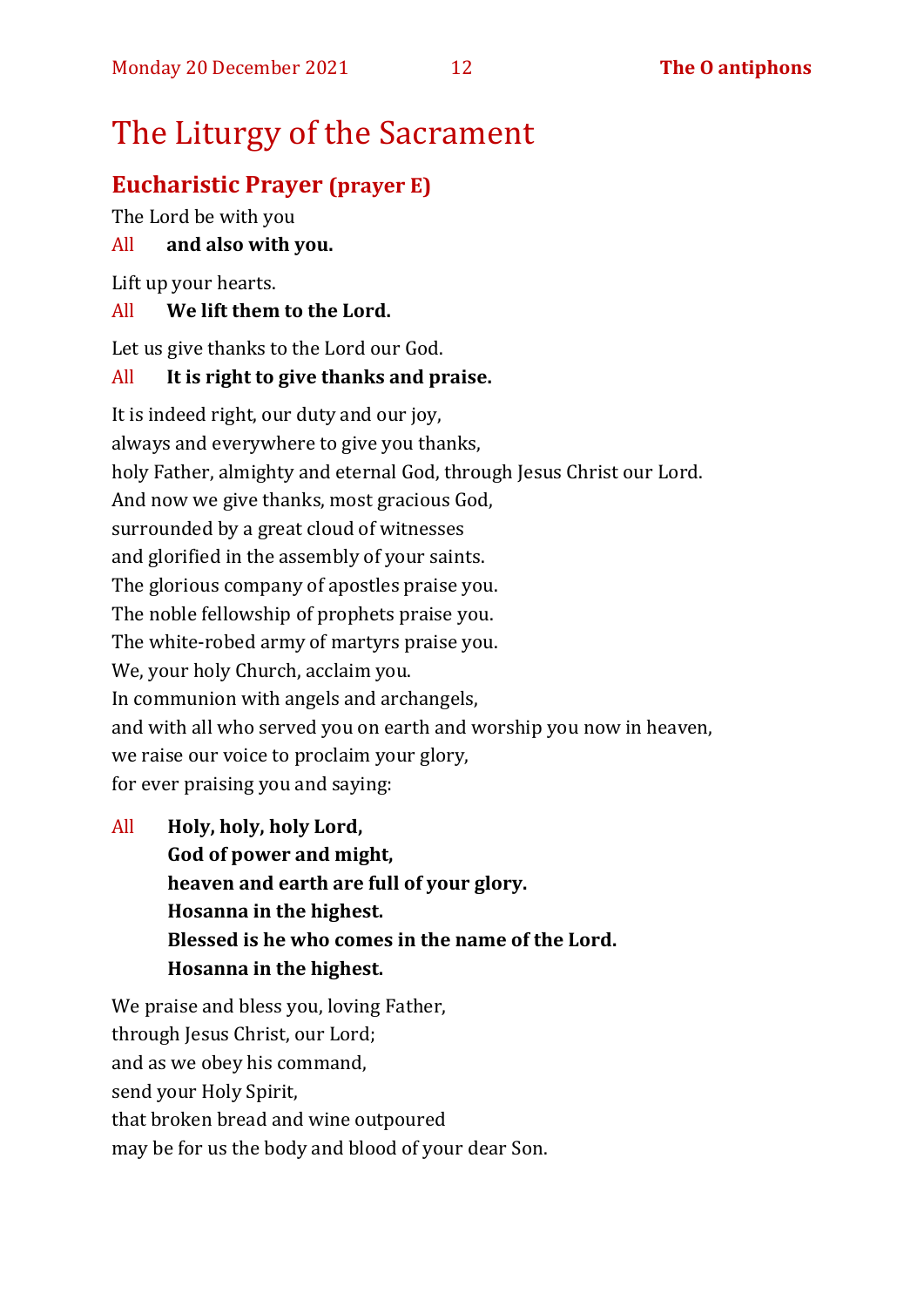On the night before he died he had supper with his friends and, taking bread, he praised you. He broke the bread, gave it to them and said: Take, eat; this is my body which is given for you; do this in remembrance of me.

When supper was ended he took the cup of wine. Again he praised you, gave it to them and said: Drink this, all of you; this is my blood of the new covenant, which is shed for you and for many for the forgiveness of sins. Do this, as often as you drink it, in remembrance of me.

So, Father, we remember all that Jesus did, in him we plead with confidence his sacrifice made once for all upon the cross.

Bringing before you the bread of life and cup of salvation, we proclaim his death and resurrection until he comes in glory.

Great is the mystery of faith:

All **Christ has died. Christ is risen. Christ will come again.**

Lord of all life, help us to work together for that day when your kingdom comes and justice and mercy will be seen in all the earth.

Look with favour on your people, gather us in your loving arms and bring us with those who waited patiently for the coming Messiah, and all the saints, to feast at your table in heaven.

Through Christ, and with Christ, and in Christ, in the unity of the Holy Spirit, all honour and glory are yours, O loving Father, for ever and ever.

All **Amen.**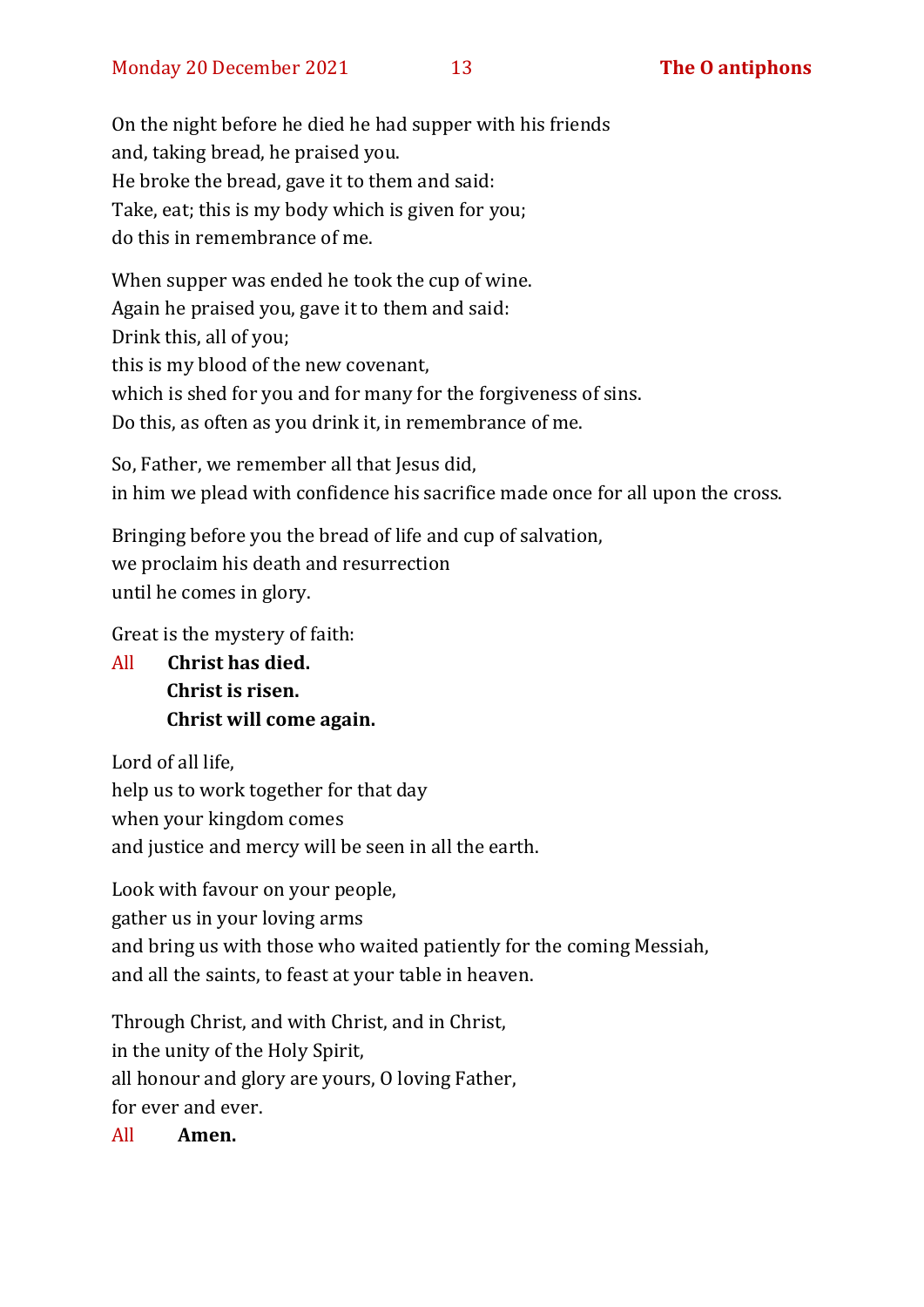## **The Lord's Prayer**

As our Saviour taught us, so we pray

All **Our Father in heaven, hallowed be your name, your kingdom come, your will be done, on earth as in heaven. Give us today our daily bread. Forgive us our sins as we forgive those who sin against us. Lead us not into temptation but deliver us from evil. For the kingdom, the power,** 

**and the glory are yours now and for ever. Amen.**

# **Breaking of the Bread**

We break this bread to share in the body of Christ.

- All **Though we are many, we are one body, because we all share in one bread.**
- All **Lamb of God,**

**you take away the sin of the world, have mercy on us.**

**Lamb of God, you take away the sin of the world, have mercy on us.**

**Lamb of God, you take away the sin of the world, grant us peace.**

Draw near with faith. Receive the body of our Lord Jesus Christ which he gave for you, and his blood which he shed for you. Eat and drink in remembrance that he died for you, and feed on him in your hearts by faith with thanksgiving.